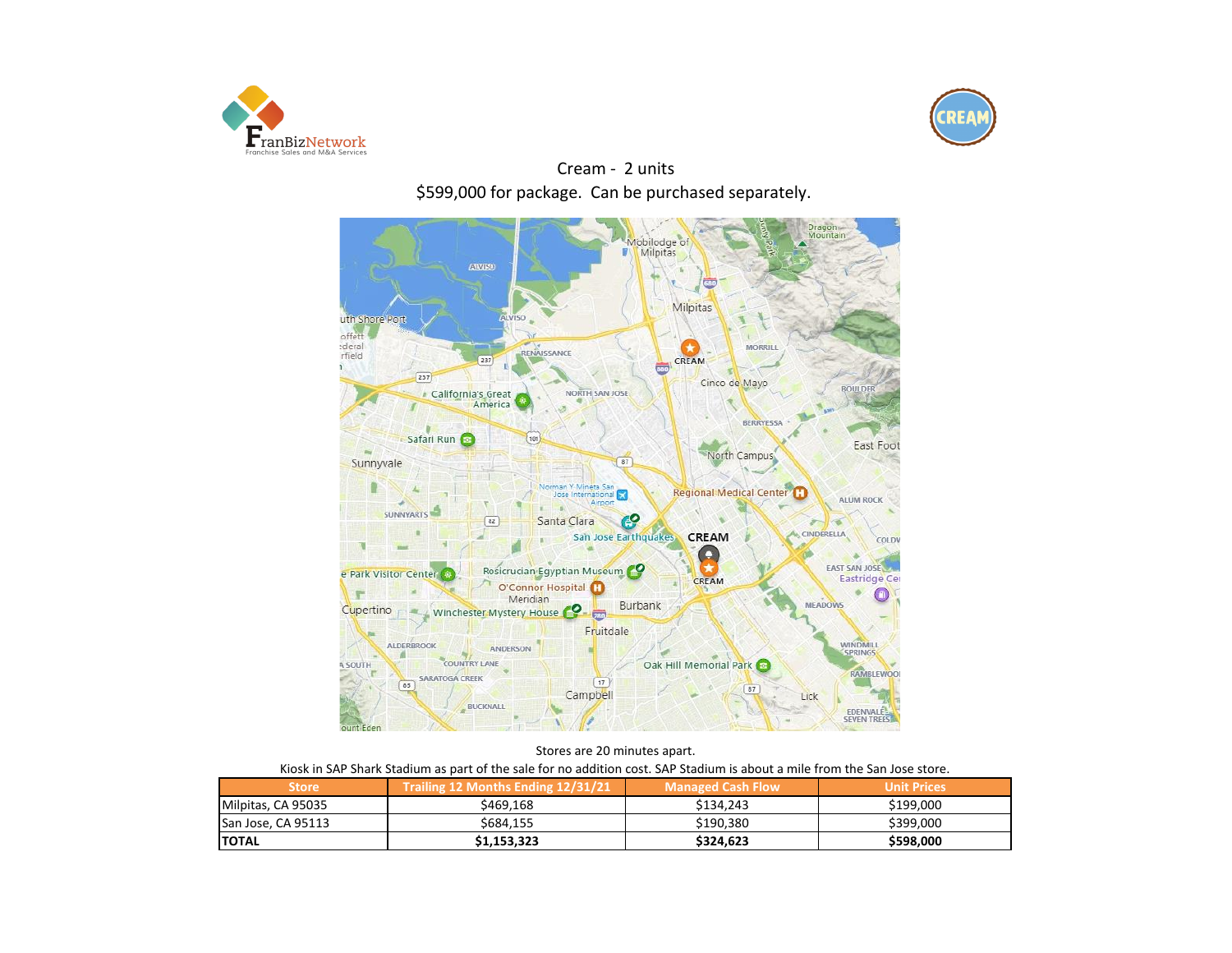

## **CONFIDENTIAL Executive Summary**

| <b>Purchase Price:</b> | \$199,000 |
|------------------------|-----------|
| Total Annual Sales*:   | \$469,168 |
| Inventory:             | \$5,000   |
| Managed Cash Flow**:   | \$134.243 |

**Cream Great Mall 296 Great Mall Drive Milpitas, CA 95035** 



**List price does not include inventory, franchise transfer fees, or lease security deposits.**

\* Trailing 12 Months Ending 12/31/21

\*\* Cash Flow is a net income projection based on trailing 12 months sales and expenses as stated on Seller's P&Ls. Adjustments are made to reflect brand norms for the region and/or expected in costs. Analysis is for profor increases/decreases in costs. Analysis is for proforma purposes only, Buyer should complete his own due diligence review. Ask your agent for summary of adjustments.

### **Franchise Information:**

CREAM, Inc. was founded in 2010 in Berkeley, CA by 2 brothers to share their unique ice cream sandwich creations. Franchising began in 2012. CREAM Inc. HAS WAIVED ROYALTY, ADVERTISING AND TRANSFER FEE INDEFINITELY. SAP Stadium is about a mile from the San Jose store. No rent at SAP, just 20% commission of total revenue. SAP \$175k Revenue and \$80k profits. Will sell separately, \$199K Great Mall, \$399 SJ & SAP Kiosk

| Franchise Agreement Expiration: n/a | Transfer Fee: waived              | Training Location: on site  |  |
|-------------------------------------|-----------------------------------|-----------------------------|--|
| Royalty: waived                     | Advertising: waived               | Training Period: 1 week     |  |
| Remodel Requirements: none          |                                   |                             |  |
| Lease Information:                  |                                   |                             |  |
| Monthly Base Rent: \$6,300          | Options: 1x5 year                 | Security Deposit: \$0       |  |
| Percentage Rent: 0.00%              | CAM: \$1,300                      | Real Property Available: no |  |
| Expiration: 7/1/2024                | Monthly Property Tax: \$367       | Increases: 3%               |  |
| <b>Location Details:</b>            |                                   |                             |  |
| Business Established: 7/1/2019      | <b>Building Type: mall</b>        | Building Size: 0            |  |
| Owner Since: 7/1/2019               | Seating: 0                        | Employees: 5                |  |
| Hours of Operation: Mall hours      | Licenses Needed: Business License | Equipment Value: \$50,000   |  |

Great Mall serves nearby communities of Milpitas, San Jose, Santa Clara, and Fremont. Located off intersection of I-880 and Great Mall Expressway as well as the intersection of I-680 and Montague Expressway. Located on main floor near Old Navy & Valliani Jewelers.

### **Remember you have agreed to keep all FranBizNetwork listings confidential.**

As a part of the due diligence process you are encouraged to contact other franchisees with questions about the brand, but remember you are bound by a confidentiality agreement and cannot share the location or any details about the business you are considering buying. Please direct any questions you might have for the Seller to your FranBizNetwork agent. Feel free to visit the location(s) as a customer, but be discreet and do not ask questions of employees, managers, or other customers. Please do not draw unneccessary attention to yourself, as rumors of a pending sale can hurt the business.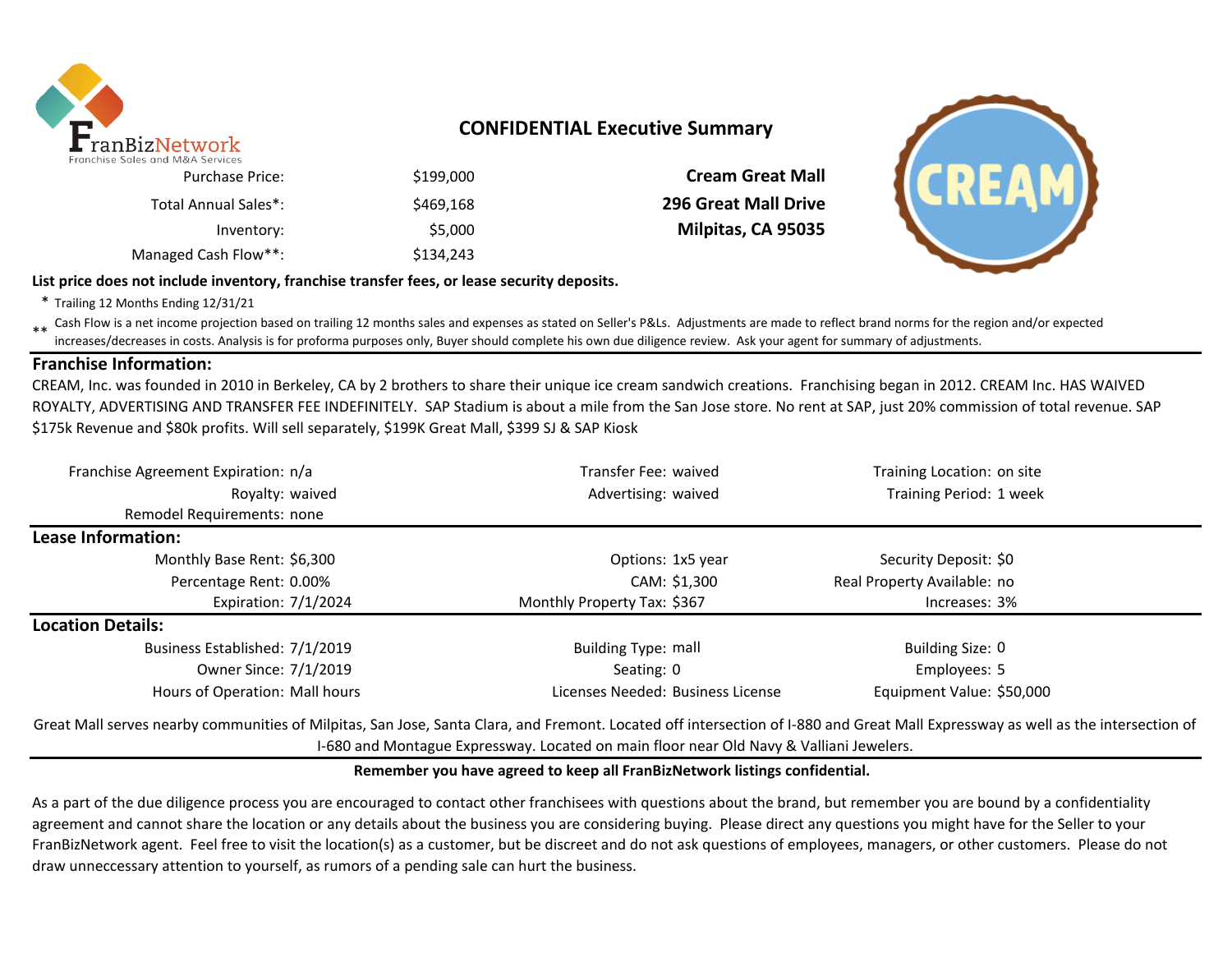



### **MONTHLY SALES**

#### **Cream Great Mall**

|         | <b>Jan</b> | Feb      | <b>Mar</b> | Apr      | <b>May</b> | <b>June</b> | July     | <b>Aug</b> | <b>Sep</b> | Oct        | <b>Nov</b>  | <b>Dec</b>  | <b>TOTAL</b> |
|---------|------------|----------|------------|----------|------------|-------------|----------|------------|------------|------------|-------------|-------------|--------------|
| 2019    | \$0        | \$0      | \$0        | \$0      | \$0        | \$0         | \$69,819 | \$70,910   | \$61,765   | \$59,876   | \$51,677    | \$45,616    | \$359,663    |
| 2020    | \$21,010   | \$31,919 | \$35,210   | \$0      | \$0\$      | \$0         | \$0      | \$0        | \$16,291   | \$29,817   | \$31,919    | \$26,717    | \$192,883    |
| $$+/-$  | \$21,010   | \$31,919 | \$35,210   |          |            |             |          |            | (545, 474) | (\$30,059) | ( \$19,758) | ( \$18,899] | ( \$26,051)  |
| $% +/-$ |            |          |            |          |            |             |          |            | $-74%$     | $-50%$     | $-38%$      | $-41%$      | $-12%$       |
|         |            |          |            |          |            |             |          |            |            |            |             |             |              |
| 2020    | \$21,010   | \$31,919 | \$35,210   | \$0      | \$0        | \$0         | \$0      | \$0        | \$16,291   | \$29,817   | \$31,919    | \$26,717    | \$192,883    |
| 2021    | \$21,010   | \$31,919 | \$35,210   | \$39,818 | \$42,919   | \$46,717    | \$50,101 | \$52,818   | \$41,010   | \$37,818   | \$32,010    | \$37,818    | \$469,168    |
| $$+/-$  | \$0\$      | \$0      | \$0        | \$39,818 | \$42,919   | \$46,717    | \$50,101 | \$52,818   | \$24,719   | \$8,001    | \$91        | \$11,101    | \$276,285    |
| $% +/-$ | 0%         | 0%       | 0%         |          |            |             |          |            | 152%       | 27%        | 0%          | 42%         | 143%         |

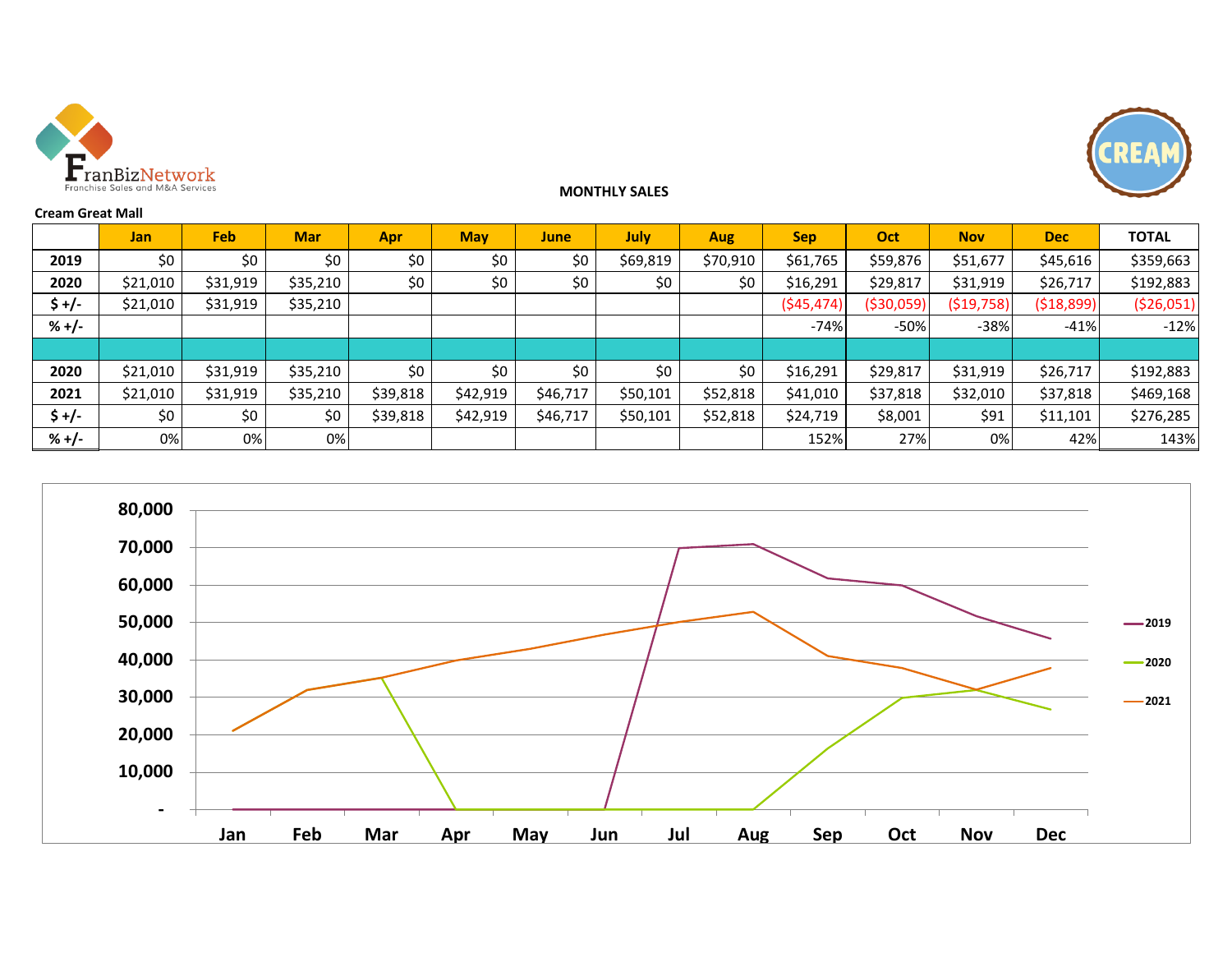



# **Cream Great Mall PROFORMA - MANAGED**

| Trailing 12 Months Ending 12/31/21 |    |         |       |  |  |  |  |  |
|------------------------------------|----|---------|-------|--|--|--|--|--|
|                                    |    |         |       |  |  |  |  |  |
| <b>SALES</b>                       | \$ | 469,168 |       |  |  |  |  |  |
|                                    |    |         |       |  |  |  |  |  |
|                                    |    |         |       |  |  |  |  |  |
| COGS:                              | \$ | 105,000 | 22.4% |  |  |  |  |  |
| Crew Labor:                        | \$ | 88,814  | 18.9% |  |  |  |  |  |
| Workers Comp*:                     | \$ | 3,197   | 3.6%  |  |  |  |  |  |
| Payroll Taxes*:                    | \$ | 8,384   | 9.4%  |  |  |  |  |  |
| <b>R&amp;M:</b>                    | \$ | 798     | 0.2%  |  |  |  |  |  |
| Utilities:                         | \$ | 15,418  | 3.3%  |  |  |  |  |  |
| Rent:                              | \$ | 75,600  | 16.1% |  |  |  |  |  |
| CAM:                               | \$ | 15,600  | 3.3%  |  |  |  |  |  |
| Property Tax:                      | \$ | 4,404   | 0.9%  |  |  |  |  |  |
| Personal Property Tax:             | \$ | 775     | 0.2%  |  |  |  |  |  |
| Insurance:                         | \$ | 590     | 0.1%  |  |  |  |  |  |
| <b>Bank Charges:</b>               | \$ | 350     | 0.1%  |  |  |  |  |  |
| Credit Card Fees:                  | \$ | 4,692   | 1.0%  |  |  |  |  |  |
| Professional Services:             | \$ | 4,500   | 1.0%  |  |  |  |  |  |
| Laundry/Uniforms:                  | \$ | 500     | 0.1%  |  |  |  |  |  |
| Permits & Licenses:                | \$ | 840     | 0.2%  |  |  |  |  |  |
| Cash Over/Short:                   | \$ | 469     | 0.1%  |  |  |  |  |  |
| Other G&A:                         | \$ | 4,995   | 1.1%  |  |  |  |  |  |
| Total Expenses:                    | \$ | 334,925 | 71.4% |  |  |  |  |  |
| Managed Cash Flow:                 | \$ | 134,243 | 28.6% |  |  |  |  |  |

\*Workers Comp and Payroll Taxes shown as a % of Total Labor.

Executive Summary materials and Proforma were derived from documents provided by Seller and were prepared by FranBizNetwork to help prospective Buyers complete a summary review. These materials should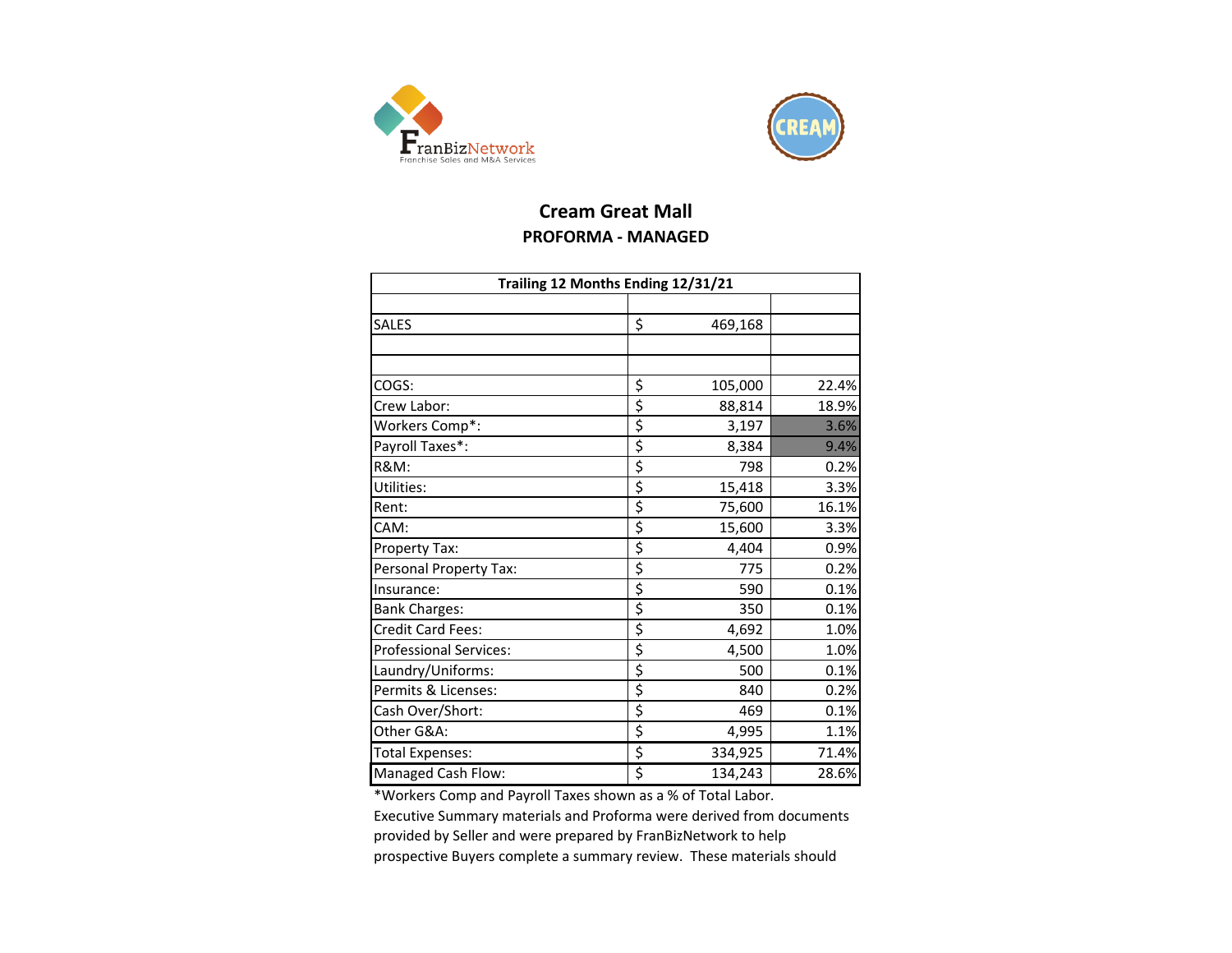

## **CONFIDENTIAL Executive Summary**

| \$399,000 | Purchase Price:      |
|-----------|----------------------|
| \$684.155 | Total Annual Sales*: |
| \$10,000  | Inventory:           |
| \$190,380 | Managed Cash Flow**: |

\$399,000 **Cream San Jose** \$684,155 **49 South 1st Street** Inventory: \$10,000 **San Jose, CA 95113**



#### **List price does not include inventory, franchise transfer fees, or lease security deposits.**

\* Trailing 12 Months Ending 12/31/21

\*\* Cash Flow is a net income projection based on trailing 12 months sales and expenses as stated on Seller's P&Ls. Adjustments are made to reflect brand norms for the region and/or expected in costs. Analysis is for profor increases/decreases in costs. Analysis is for proforma purposes only, Buyer should complete his own due diligence review. Ask your agent for summary of adjustments.

### **Franchise Information:**

CREAM, Inc. was founded in 2010 in Berkeley, CA by 2 brothers to share their unique ice cream sandwich creations. Franchising began in 2012. CREAM Inc. HAS WAIVED ROYALTY, ADVERTISING AND TRANSFER FEE INDEFINITELY. Kiosk in SAP Shark Stadium approx. 1 mile from SJ Shop included in sale. No rent at SAP, just 20% commission of total revenue. SAP \$175k Revenue and \$80k Profits

| Franchise Agreement Expiration: n/a                                                                                                                                 | Transfer Fee: waived              | Training Location: on site         |
|---------------------------------------------------------------------------------------------------------------------------------------------------------------------|-----------------------------------|------------------------------------|
| Royalty: waived                                                                                                                                                     | Advertising: waived               | Training Period: 1 week            |
| Remodel Requirements: none                                                                                                                                          |                                   |                                    |
| Lease Information:                                                                                                                                                  |                                   |                                    |
| Monthly Base Rent: \$3,900                                                                                                                                          | Options: (12/2027)                | Security Deposit: \$0              |
| Percentage Rent: 0.00%                                                                                                                                              | CAM: incl                         | Real Property Available: no        |
| Expiration: 12/31/2023                                                                                                                                              | Monthly Property Tax: incl        | Increases: \$100 ann. thru 12/2027 |
| <b>Location Details:</b>                                                                                                                                            |                                   |                                    |
| Business Established: 6/1/2013                                                                                                                                      | <b>Building Type: Corner shop</b> | Building Size: 1000 sq ft          |
| Owner Since: 2013                                                                                                                                                   | Seating: 0                        | Employees: 8                       |
| Hours of Operation: 1 PM-midnight                                                                                                                                   | Licenses Needed: business         | Equipment Value: \$70,000          |
| Located in the heart of Downtown San Jose, 5 minute walk from SJ State University, San Pedro Square Market, The Tech Museum, San Jose Museum of Art, Plaza de Cesar |                                   |                                    |

### **Remember you have agreed to keep all FranBizNetwork listings confidential.**

As a part of the due diligence process you are encouraged to contact other franchisees with questions about the brand, but remember you are bound by a confidentiality agreement and cannot share the location or any details about the business you are considering buying. Please direct any questions you might have for the Seller to your FranBizNetwork agent. Feel free to visit the location(s) as a customer, but be discreet and do not ask questions of employees, managers, or other customers. Please do not draw unneccessary attention to yourself, as rumors of a pending sale can hurt the business.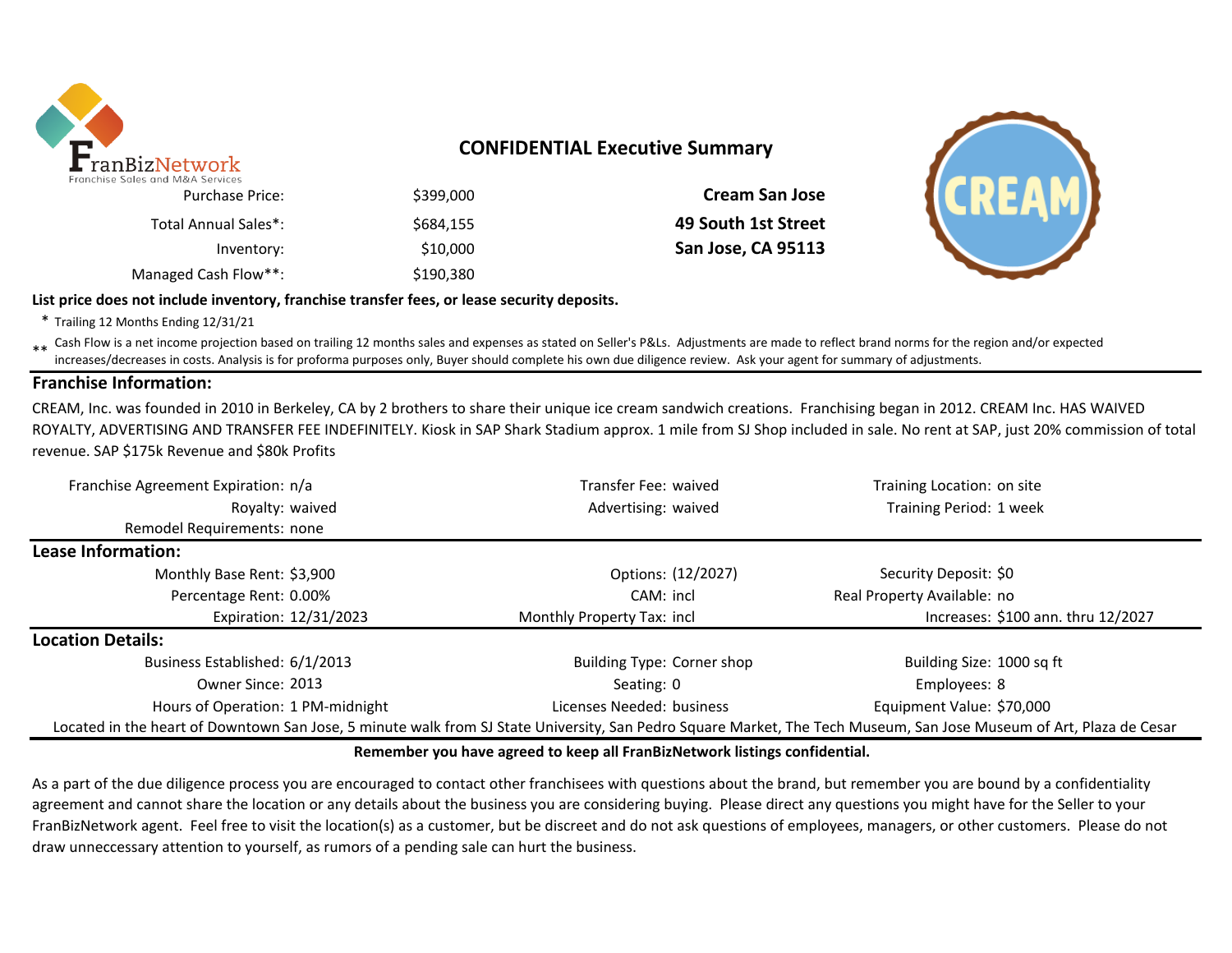



#### **MONTHLY SALES**

| <b>Cream San Jose</b> |            |           |            |             |             |           |              |            |            |            |            |            |               |
|-----------------------|------------|-----------|------------|-------------|-------------|-----------|--------------|------------|------------|------------|------------|------------|---------------|
|                       | <b>Jan</b> | Feb       | <b>Mar</b> | Apr         | <b>May</b>  | June      | July         | <b>Aug</b> | <b>Sep</b> | Oct        | <b>Nov</b> | <b>Dec</b> | <b>TOTAL</b>  |
| 2019                  | \$39,417   | \$43,310  | \$48,718   | \$69,101    | \$79,870    | \$81,719  | \$82,514     | \$89,541   | \$71,910   | \$59,810   | \$49,810   | \$42,321   | \$758,041     |
| 2020                  | \$39,817   | \$36,210  | \$31,291   | \$23,210    | \$27,818    | \$32,919  | \$43,210     | \$42,019   | \$39,828   | \$32,919   | \$32,019   | \$32,919   | \$414,179     |
| \$+/-                 | \$400      | (57, 100) | (517, 427) | ( \$45,891) | ( \$52,052) | (548,800) | ( \$39, 304) | (547, 522) | (\$32,082) | (\$26,891) | (517, 791) | (59,402)   | ( \$343, 862) |
| $% +/-$               | $1\%$      | $-16%$    | $-36%$     | $-66%$      | $-65%$      | $-60%$    | $-48%$       | $-53%$     | $-45%$     | $-45%$     | $-36%$     | $-22%$     | $-45%$        |
|                       |            |           |            |             |             |           |              |            |            |            |            |            |               |
| 2020                  | \$39,817   | \$36,210  | \$31,291   | \$23,210    | \$27,818    | \$32,919  | \$43,210     | \$42,019   | \$39,828   | \$32,919   | \$32,019   | \$32,919   | \$414,179     |
| 2021                  | \$37,317   | \$41,109  | \$46,210   | \$61,721    | \$69,211    | \$62,211  | \$79,820     | \$89,716   | \$69,210   | \$45,210   | \$43,210   | \$39,210   | \$684,155     |
| \$+/-                 | ( \$2,500) | \$4,899   | \$14,919   | \$38,511    | \$41,393    | \$29,292  | \$36,610     | \$47,697   | \$29,382   | \$12,291   | \$11,191   | \$6,291    | \$269,976     |
| $% +/-$               | -6%        | 14%       | 48%        | 166%        | 149%        | 89%       | 85%          | 114%       | 74%        | 37%        | 35%        | 19%        | 65%           |